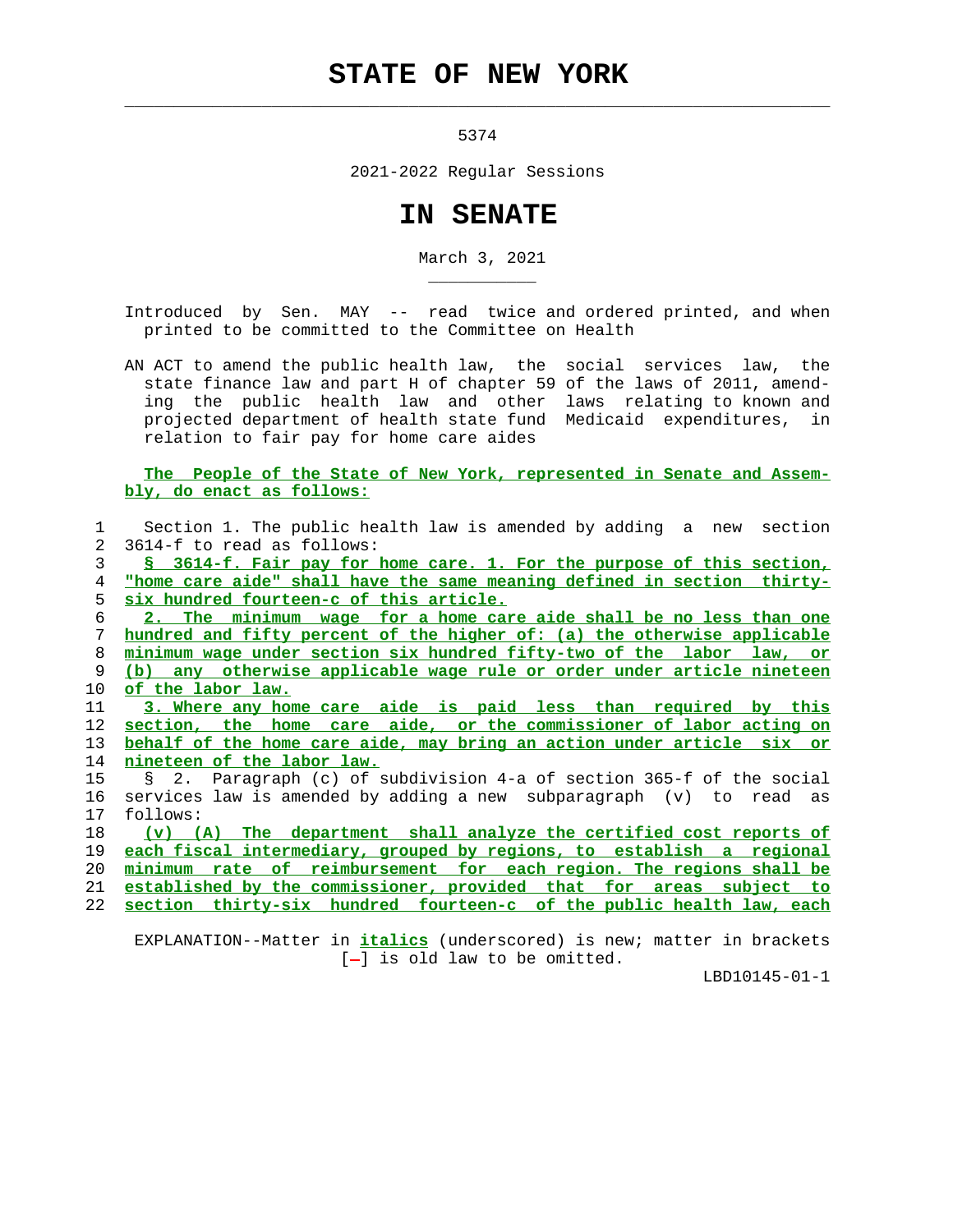| 1  | area with a different prevailing rate of total compensation, as defined                                                                        |
|----|------------------------------------------------------------------------------------------------------------------------------------------------|
| 2  | in that section, shall be its own region.                                                                                                      |
| 3  | For the purposes of this section, "regional minimum rate of<br>(B)                                                                             |
| 4  | reimbursement" means a reimbursement rate reflecting the<br>average                                                                            |
| 5  | combined costs associated with the provision of direct service, reason-                                                                        |
| 6  | able administrative costs as defined by the commissioner, allowances for                                                                       |
| 7  | capital costs, the development of profit or reserves as allowable by law                                                                       |
|    |                                                                                                                                                |
| 8  | or regulations of the commissioner, and any additional supplemental                                                                            |
| 9  | payments. The regional minimum rate of reimbursement shall be the mini-                                                                        |
| 10 | mum reimbursement rate for fiscal intermediaries providing services                                                                            |
| 11 | under this section and shall be the minimum allowable reimbursement that                                                                       |
| 12 | may be deemed adequate from a managed care provider, under section three                                                                       |
| 13 | hundred sixty-four-j of this chapter or a managed long-term care plan,                                                                         |
| 14 | under section forty-four hundred three-f of the public health law.                                                                             |
| 15 | (C) In the first two years after an increase in the minimum wage has                                                                           |
| 16 | been established, analysis for the regional minimum rate of reimburse-                                                                         |
| 17 | ment shall factor in costs that were not captured in cost reports that                                                                         |
|    | result from (A) that increase; and (B) wage compression from that                                                                              |
| 18 |                                                                                                                                                |
| 19 | <u>increase.</u>                                                                                                                               |
| 20 | (D) The regional minimum rate of reimbursement shall be modified annu-                                                                         |
| 21 | ally, based on cost reports submitted for the prior fiscal year,<br>$\overline{\mathbf{a}}\mathbf{s}$                                          |
| 22 | modified under this paragraph. If the minimum rate of reimbursement has                                                                        |
| 23 | not been calculated prior to the start of the fiscal year, the previous                                                                        |
| 24 | year's rate shall remain in place until the new rate is calculated,                                                                            |
| 25 | provided that retroactive adjustments shall be made to the beginning of                                                                        |
| 26 | the fiscal year.                                                                                                                               |
| 27 | § 3. Subdivision 8 of section 3612 of the public health law is amended                                                                         |
| 28 | by adding a new paragraph (e) to read as follows:                                                                                              |
| 29 |                                                                                                                                                |
|    | (e)(i) The department shall analyze the certified cost reports of each                                                                         |
| 30 | <u>licensed home care services agency, grouped by regions, to establish a</u>                                                                  |
| 31 | regional minimum rate of reimbursement for each region. The regions                                                                            |
| 32 | shall be established by the commissioner, provided that for areas                                                                              |
| 33 | subject to section thirty-six hundred fourteen-c of this article, each                                                                         |
| 34 | <u>area with a differing prevailing rate of total compensation, as defined</u>                                                                 |
| 35 | <u>in that section, shall be its own region.</u>                                                                                               |
| 36 | (ii) For the purposes of this section, "regional minimum rate of                                                                               |
| 37 | means a reimbursement rate reflecting the average<br>reimbursement"                                                                            |
| 38 | combined costs associated with the provision of direct service, reason-                                                                        |
| 39 | able administrative costs as defined by the commissioner, allowances for                                                                       |
| 40 | capital costs, the development of profit or reserves as allowable by law                                                                       |
| 41 | or regulations of the commissioner, and any additional supplemental                                                                            |
| 42 | payments. The regional minimum rate of reimbursement shall be the mini-                                                                        |
|    |                                                                                                                                                |
| 43 | reimbursement rate for fiscal intermediaries providing services<br>mum                                                                         |
| 44 | under authorization by a local department of social services and shall                                                                         |
| 45 | be the minimum allowable reimbursement that may be deemed adequate from                                                                        |
| 46 | a managed care provider under section three hundred sixty-four-j of the                                                                        |
| 47 | social services law or a managed long term care plan under section                                                                             |
| 48 | forty-four hundred-f of this chapter.                                                                                                          |
| 49 | (iii) In the first two years after an increase in the applicable mini-                                                                         |
| 50 | mum wage has been established, determination of the regional minimum                                                                           |
| 51 | rate of reimbursement shall factor in costs that were not captured in                                                                          |
| 52 | cost reports that result from (A) that increase; and (B) wage                                                                                  |
| 53 | compression from that increase.                                                                                                                |
|    | (iv) The regional minimum rate of reimbursement shall be modified                                                                              |
| 54 |                                                                                                                                                |
| 55 | annually, based on cost reports submitted the prior fiscal year, as<br>modified under this paragraph. If the minimum rate of reimbursement has |
| 56 |                                                                                                                                                |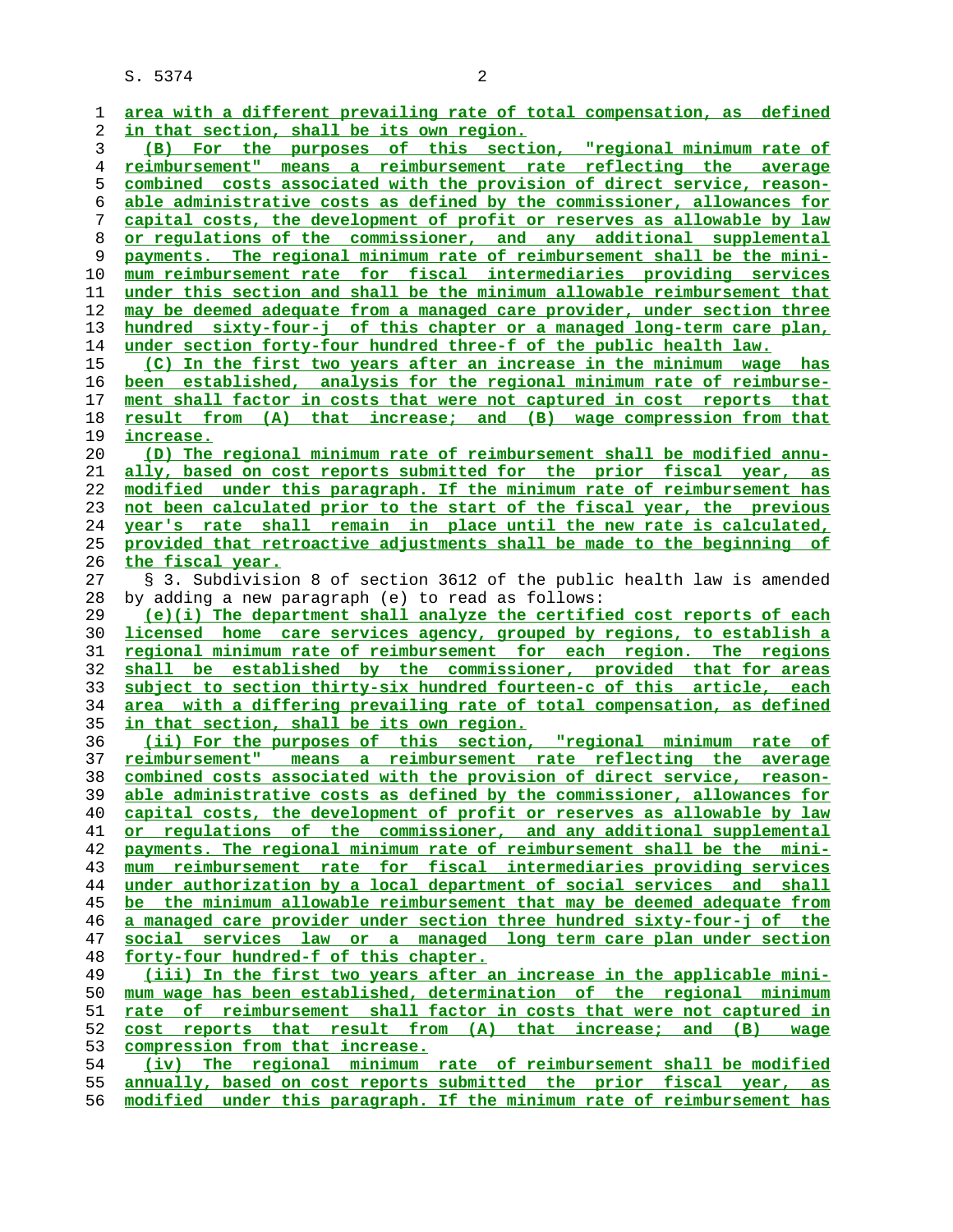**not been calculated prior to the start of the fiscal year, the previous year's rate shall remain in place until the new rate is calculated, provided that retroactive adjustments shall be made to the beginning of the fiscal year if reimbursements to licensed home care service agencies by any party were below the new rate.** 6 § 4. Section 3614-d of the public health law, as added by section 49 7 of part B of chapter 57 of the laws of 2015, is amended to read as 8 follows:<br>9 § 361 § 3614-d. Universal standards for coding of payment for medical 10 assistance claims for long term care. Claims for payment submitted under 11 contracts or agreements with insurers under the medical assistance 12 program for home and community-based long-term care services provided 13 under this article, by fiscal intermediaries operating pursuant to 14 section three hundred sixty-five-f of the social services law, and by 15 residential health care facilities operating pursuant to article twen- 16 ty-eight of this chapter shall have standard billing codes. Such insur- 17 ers shall include but not be limited to Medicaid managed care plans and 18 managed long term care plans. Such payments shall be based on universal 19 billing codes approved by the department or a nationally accredited 20 organization as approved by the department; provided, however, such 21 coding shall be consistent with any codes developed as part of the 22 uniform assessment system for long term care established by the depart- 23 ment **and shall include, for any entity operating pursuant to this arti- cle or section three hundred sixty-five-f of the social services law that is unable to control the cumulative hours worked by an individual in a given payroll period, a code that is specific to the hourly cost of services at an overtime rate**. 28 § 5. The state finance law is amended by adding a new section 91-h to 29 read as follows: **§ 91-h. Fair pay for home care fund. 1. There is hereby established in the joint custody of the commissioner of taxation and finance and the comptroller, a special fund to be known as the "fair pay for home care fund". 2. The fund shall consist of: a. revenues and federal medical assistance percentage reimbursements in excess of the standard reimbursement received by the department of health pursuant to section thirty-seven of part B of chapter fifty-seven of the laws of two thousand fifteen; b. an amount equal to savings from the permanent conversion or decer- tification of residential health care facility beds, as defined in section twenty-eight hundred one or twenty-eight hundred two of the public health law; c. any unspent monies from the New York works economic development funds or a life sciences initiative created by section one of chapter fifty-four of the laws of two thousand seventeen which were originally appropriated prior to the two thousand nineteen state fiscal year which have not been bound by a contract as of April first two thousand twen- ty-one and which are not otherwise legally required to be spent on capi- tal projects under bonding requirements through the dormitory authority of New York state or other bonding entity; and d. any grants, gifts or bequests received by the state for the purposes of the fund under this section. 3. Monies of the fund shall be distributed to the commissioner of health, or the commissioner's designee, for the purpose of increasing medical assistance reimbursements under title eleven of article five of the social services law to entities operating under article thirty-six**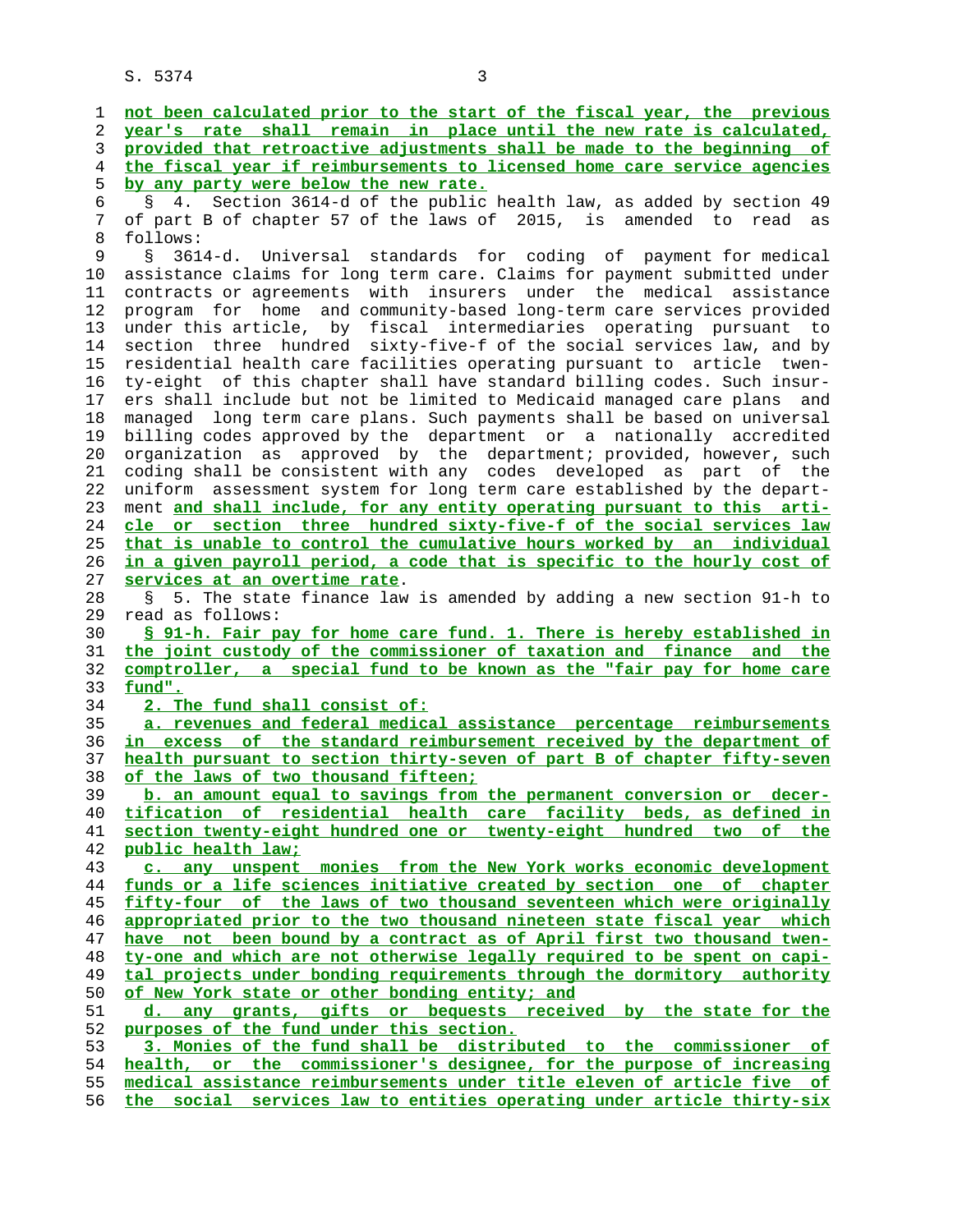1 **of the public health law and section three hundred sixty-five-f of the** 2 **social services law for wages of home care aides, as defined in section** 3 **thirty-six hundred fourteen-f of the public health law.** 4 § 6. The opening paragraph and paragraph (a) of subdivision 3 of 5 section 2802 of the public health law, as amended by chapter 609 of the 6 laws of 1982, is amended to read as follows: 7 Subject to the provisions of paragraph (b) of subdivision two **of this** 8 **section**, the commissioner in [**approving**] **determining whether to approve** or deny the construction of a hospital shall take into consideration and 10 be empowered to request information and advice as to (a) the availabili- 11 ty of facilities or services such as preadmission, ambulatory or home 12 care services which may serve as alternatives or substitutes for the 13 whole or any part of the proposed hospital construction**, and better** 14 **enable the state to meet its obligations to provide services in the** 15 **community set forth in Olmstead v L.C. (by Zimring) 527 U.S. 581 (1999)**; 16 § 7. Paragraphs (c) of subdivision 18 of section 364-j of the 17 social services law, as added by sections 40-c and 55 of part B of 18 chapter 57 of the laws of 2015, are amended to read as follows: 19 (c) **(i)** In setting such reimbursement methodologies, the department 20 shall consider costs borne by the managed care program to ensure actuar- 21 ially sound and adequate rates of payment to ensure quality of care **for** 22 **its enrollees and shall comply with all applicable federal and state** 23 **laws and regulations, including, but not limited to, those relating to** 24 **wages, including compression from increases in the minimum wage, labor,** 25 **and actuarial soundness**. 26 [**(c)**] **(ii)** The department [**of health**] shall require the independent 27 actuary selected pursuant to paragraph (b) of this subdivision to 28 provide a complete actuarial memorandum, along with all actuarial 29 assumptions made and all other data, materials and methodologies used in 30 the development of rates, to managed care providers thirty days prior to 31 submission of such rates to the centers for medicare and medicaid 32 services for approval. Managed care providers may request additional 33 review of the actuarial soundness of the rate setting process and/or 34 methodology. 35 **(iii) Any contract for services under this title by a managed care** 36 **provider with a long term care entity shall ensure that resources made** 37 **available by the payer under such contract will support the recruitment,** 38 **hiring, training and retention of a qualified workforce capable of** 39 **providing quality care, including compliance with all applicable federal** 40 **and state laws and regulations, including, but not limited to, those** 41 **relating to wages and labor. A managed care provider with a long term** 42 **care entity shall report its method of compliance with this subdivision** 43 **to the department as a component of cost reports required under section** 44 **forty-four hundred three-f of the public health law.** 45 **(iv) A long term care entity that contracts with a managed care** 46 **provider shall annually submit written certification to the department** 47 **as a component of cost reports required under section thirty-six** 48 **hundred twelve of the public health law and sections three hundred** 49 **sixty-five-a and three hundred sixty-seven-q of this title, as applica-** 50 **ble, as to how it applied the amounts paid in compliance with** 51 **this subdivision to support the recruitment, hiring, training and** 52 **retention of a qualified workforce capable of providing quality care** 53 **and consistent with section three hundred sixty-five-a of this title.** 54 § 8. Subdivision 8 of section 4403-f of the public health law, as 55 amended by section 21 of part B of chapter 59 of the laws of 2016, is 56 amended to read as follows: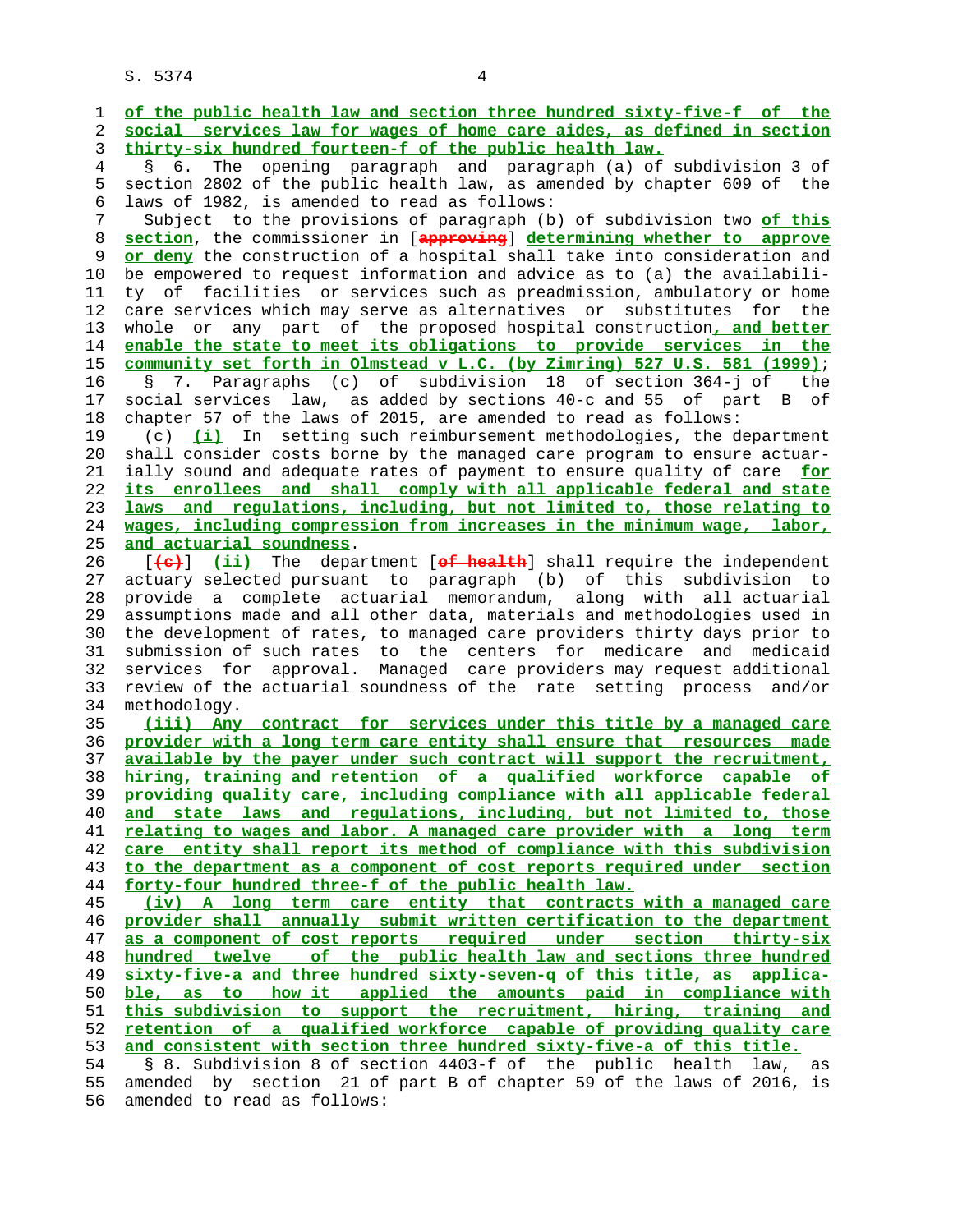1 8. Payment rates for managed long term care plan enrollees eligible 2 for medical assistance. The commissioner shall establish payment rates 3 for services provided to enrollees eligible under title XIX of the 4 federal social security act. Such payment rates shall be subject to 5 approval by the director of the division of the budget and shall reflect 6 savings to both state and local governments when compared to costs which 7 would be incurred by such program if enrollees were to receive compara- 8 ble health and long term care services on a fee-for-service basis in the 9 geographic region in which such services are proposed to be provided. 10 Payment rates shall be risk-adjusted to take into account the character- 11 istics of enrollees, or proposed enrollees, including, but not limited 12 to: frailty, disability level, health and functional status, age, 13 gender, the nature of services provided to such enrollees, and other 14 factors as determined by the commissioner. The risk adjusted premiums 15 may also be combined with disincentives or requirements designed to 16 mitigate any incentives to obtain higher payment categories. In setting 17 such payment rates, the commissioner shall consider costs borne by the 18 managed care program to ensure actuarially sound and adequate rates of 19 payment to ensure quality of care **and** shall comply with all applicable 20 laws and regulations, state and federal, including [**regulations as to**]**,** 21 **but not limited to, those relating to wages, labor and** actuarial sound- 22 ness [**for medicaid managed care**].

 23 § 9. Paragraph (c) of subdivision 1 of section 92 of part H of chapter 24 59 of the laws of 2011 amending the public health law and other laws 25 relating to known and projected department of health state fund Medicaid 26 expenditures, as amended by section 1 of part CCC of chapter 56 of the 27 laws of 2020, is amended to read as follows:

 28 (c) Projections may be adjusted by the director of the budget to 29 account for any changes in the New York state federal medical assistance 30 percentage amount established pursuant to the federal social security 31 act, changes in provider revenues, reductions to local social services 32 district medical assistance administration, minimum wage increases, 33 **increases to the mandatory base wage for home care workers pursuant to** 34 **article 36 of the public health law,** and beginning April 1, 2012 the 35 operational costs of the New York state medical indemnity fund and state 36 costs or savings from the basic health plan. Such projections may be 37 adjusted by the director of the budget to account for increased or expe- 38 dited department of health state funds medicaid expenditures as a result 39 of a natural or other type of disaster, including a governmental decla- 40 ration of emergency.

 41 § 10. Paragraph (a) of subdivision 3 of section 3614-c of the public 42 health law is amended by adding a new subparagraph (v) to read as 43 follows:

**(v) for all periods on or after July first, two thousand twenty-one, the cash portion of the minimum rate of home care aide total compen- sation shall be the minimum wage for home care aides in the applicable region, as defined in section thirty-six hundred fourteen-f of this article. The benefit portion of the minimum rate of home care aide total compensation shall be four dollars and eighty-four cents.**

 50 § 11. Subparagraph (iv) of paragraph (b) of subdivision 3 of section 51 3614-c of the public health law, as amended by section 1 of part OO of 52 chapter 56 of the laws of 2020, is amended and a new subparagraph (v) is 53 added to read as follows:

 54 (iv) for all periods on or after March first, two thousand sixteen, 55 the cash portion of the minimum rate of home care aide total compen- 56 sation shall be ten dollars or the minimum wage as laid out in paragraph